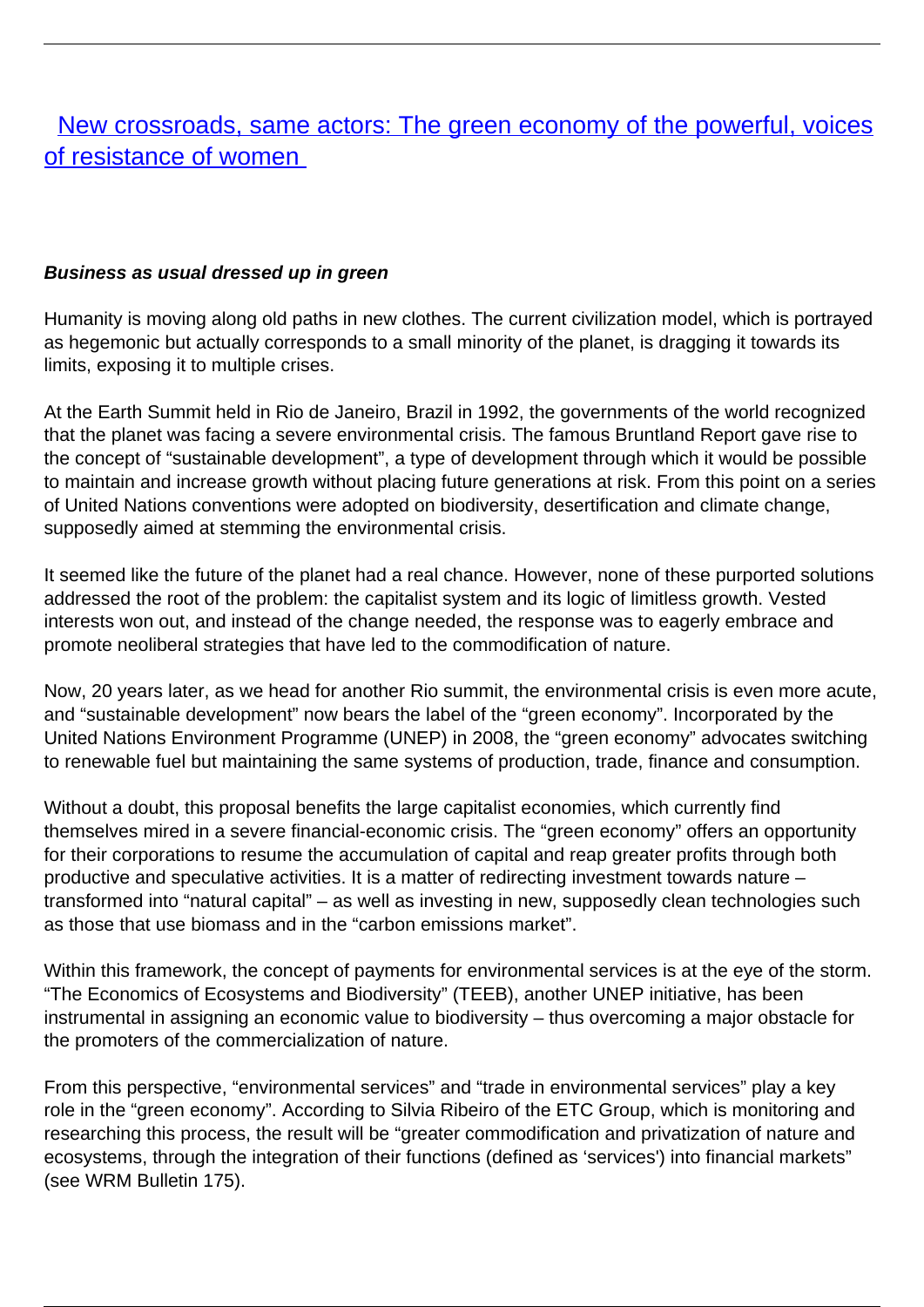Carbon markets also have a part in this perverse logic. While their origin dates back before the current promotion of the concept of the "green economy", they are an example of the efforts to commodify and therefore privatize the air, water, forests and biodiversity.

# **Trade in illusions**

The Kyoto Protocol accepted regulated carbon markets in the framework of the Clean Development Mechanism (CDM). This means that companies that reduce emissions can sell them, converted into bonds, to other companies who find it more advantageous to use these pieces of paper as a licence to continue polluting.

Carbon markets form part of the so-called "financialization" of nature, in which financial speculation has come to predominate over production, spurred by increasing financial market deregulation, while capital markets – through the issuing of stocks and bonds – have become the main sources of investment.

Carbon market transactions now total more than USD 100 billion annually, with many investment funds and other major financial players now investing in the carbon credits market including Deutsche Bank, Morgan Stanley, Barclays Capital, Rabobank, BNP Paribas Fortis, Sumitomo, Kommunalkredit, Cantor Fitzgerald.(1)

By 2010, much of the growth in the volume of trade in carbon happened in the secondary carbon derivatives market, in other words, where negotiations take place between financial operators. What started out in the primary market as a project that would supposedly reduce emissions in a country in the South – with those emission reductions sold in the form of certificates to a buyer in the North – ends up as a purely financial activity, with no additional benefit for the climate and for the communities that depend on forests, and which purportedly – according to the propaganda – would benefit from the money they would receive for not using their forests.

A complex financial system has been created, based on the fallacy of establishing a direct equivalence between the fossil released from the subsoil where it was permanently stored for millions of years, and the carbon in the biosphere temporarily stored in plants. Once fossil carbon is released, extracted and burned, it cannot be safely stored again underground, because biological and geological systems do not have the necessary capacity.

In fact, the only solution is to leave the bulk of the coal, oil and gas reserves that have still not been exploited underground. But there are many powerful interests who are opposed to this, and so creative efforts are channelled towards inventing new ways of conducting business with nature and avoiding the changes genuinely needed.

The market, which is expanding into unimaginable areas – such as, in this case, pollution – cannot solve the problem of climate change. On the contrary, it exacerbates it, because it distracts attention from the need to undertake structural change towards a system that is not dependent on the consumption of fossil fuels. It also exacerbates inequality, and allows the countries who owe their growth not only to the exploitation of other peoples but also to their contamination of the atmosphere to elude their historical responsibility.

#### **Forests on the stock exchange**

Forests are currently a hot topic, but unfortunately, not due to genuine concern for their preservation,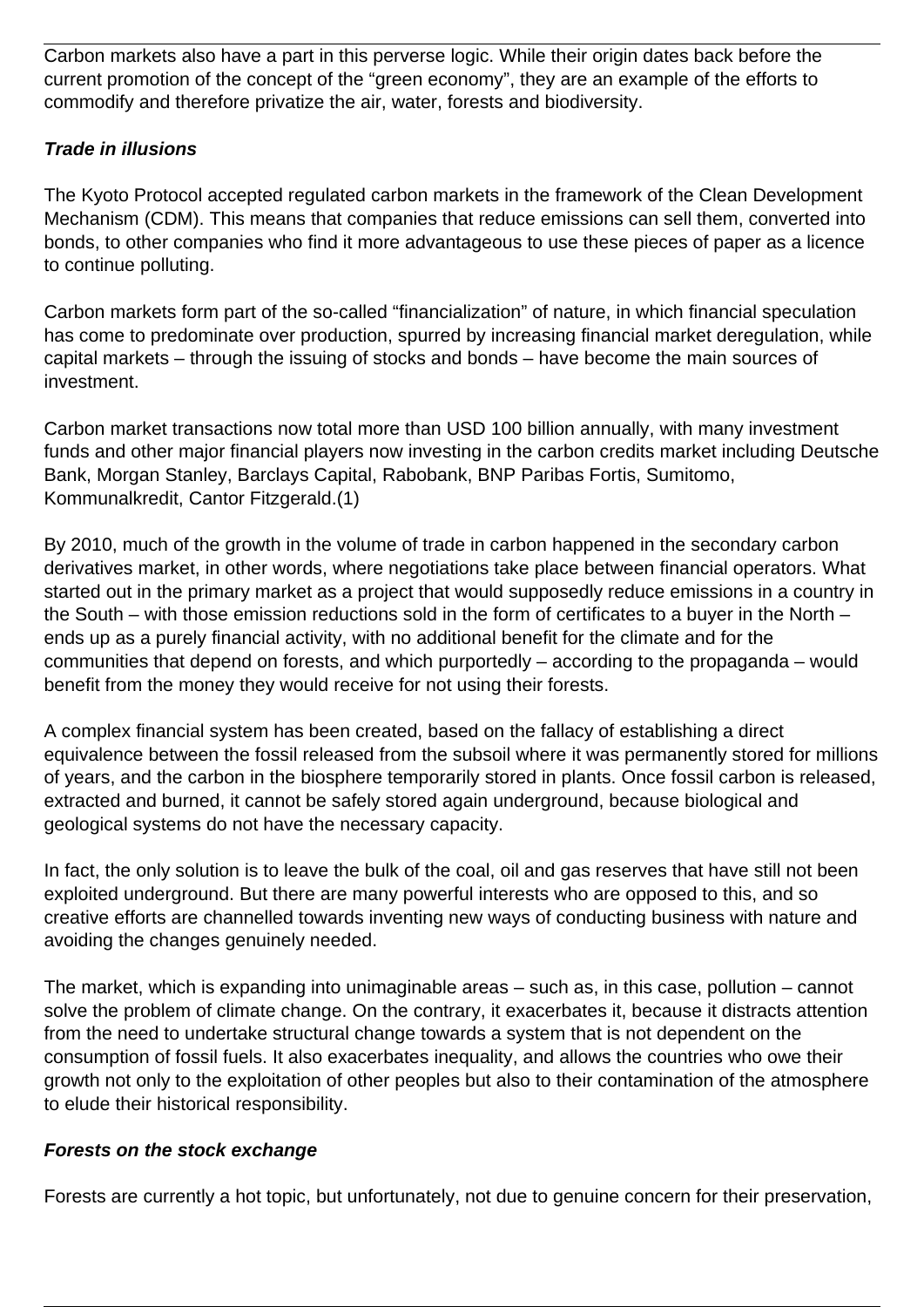but rather for their use as the basis for convoluted business dealings.

Reducing Emissions from Deforestation and Forest Degradation (REDD) is a mechanism introduced into the Kyoto Protocol in 2010 through negotiations at the Cancun Climate Change Conference. By placing a monetary value on the carbon stored in trees, based on the argument that this will serve as an incentive for forest preservation in countries of the South, since it will be more profitable to keep trees standing than to clear them, REDD proposes that the emissions supposedly "reduced" by preventing deforestation be traded on the carbon markets.

Aside from the fact that REDD projects entail costly and not very reliable systems for monitoring carbon flow, they have led to a situation where the voracious search for biomass and carbon credits has set its sights on forest peoples, who are taken in or coerced into complying.

An article published by the Agencia Latinoamericana de Información (ALAI) news agency in its magazine América Latina en Movimiento reports that "indigenous peoples or communities, usually small in size, with little or no experience in dealing with the Western modern world, often with tenuous or no legal ownership of their lands and territories, will face increasing pressure to negotiate their rights over their territories or resources, directly or indirectly, with powerful international actors. (…) Obviously these communities will be in even less of a position to negotiate with adequate knowledge of the complexity of the international process and to unravel its implications. There are not a few cases of communities that have been taken in by seductive promises – true or false – without measuring the consequences for their livelihoods; or of leaders who have given in to the temptation of rapid access to resources, sometimes through the use of bribery. There are also communities with little negotiating power who have been pushed off of their lands, or have accepted derisory conditions. The terms of negotiation are therefore extremely unequal, and when communities resist, their members often face the risk of being evicted, fenced in, or even physically eliminated. The history of the Conquest is thus repeating itself through new forms."(2)

In Indonesia, while oil and mining concessions continue to expand, and oil palm plantations now cover 11 million hectares and seem destined to keep growing, there are more than 40 REDD projects and grandiose government discourse on the importance of "saving the forests". The nongovernmental organization WALHI/Friends of the Earth Indonesia has categorically stated its opposition to carbon markets and REDD. In an interview with REDD-Monitor, WALHI campaigns director Teguh Surya commented, " If you want to save your lungs you should stop smoking. The government says that we will save Kalimantan's forests as the 'lungs of the world'. But only 45%. They will exploit the remaining 55%. You cannot save your lungs if you are still addicted to cigarettes. It's impossible ."(3)

In the meantime, REDD credits have still not been accepted by the European Union Emissions Trading Scheme (EU ETS), which currently accounts for 97% of the existing carbon market. This means they must be traded on the voluntary carbon market, which is not regulated – up until now it has mainly served to "greenwash" the image of corporations – and is much smaller than the official Kyoto market, which is still in the REDD preparation stage.

Nevertheless, the actors who have a strong interest in the implementation of REDD continue to carry out a wide range of efforts and to commit copious resources to projects whose execution remains uncertain, given past experience of broken promises, the conditions attached to financing, and the current financial crisis, as highlighted in a recent report by a number of civil society organizations.(4)

# **Bringing visibility to the gender dimension**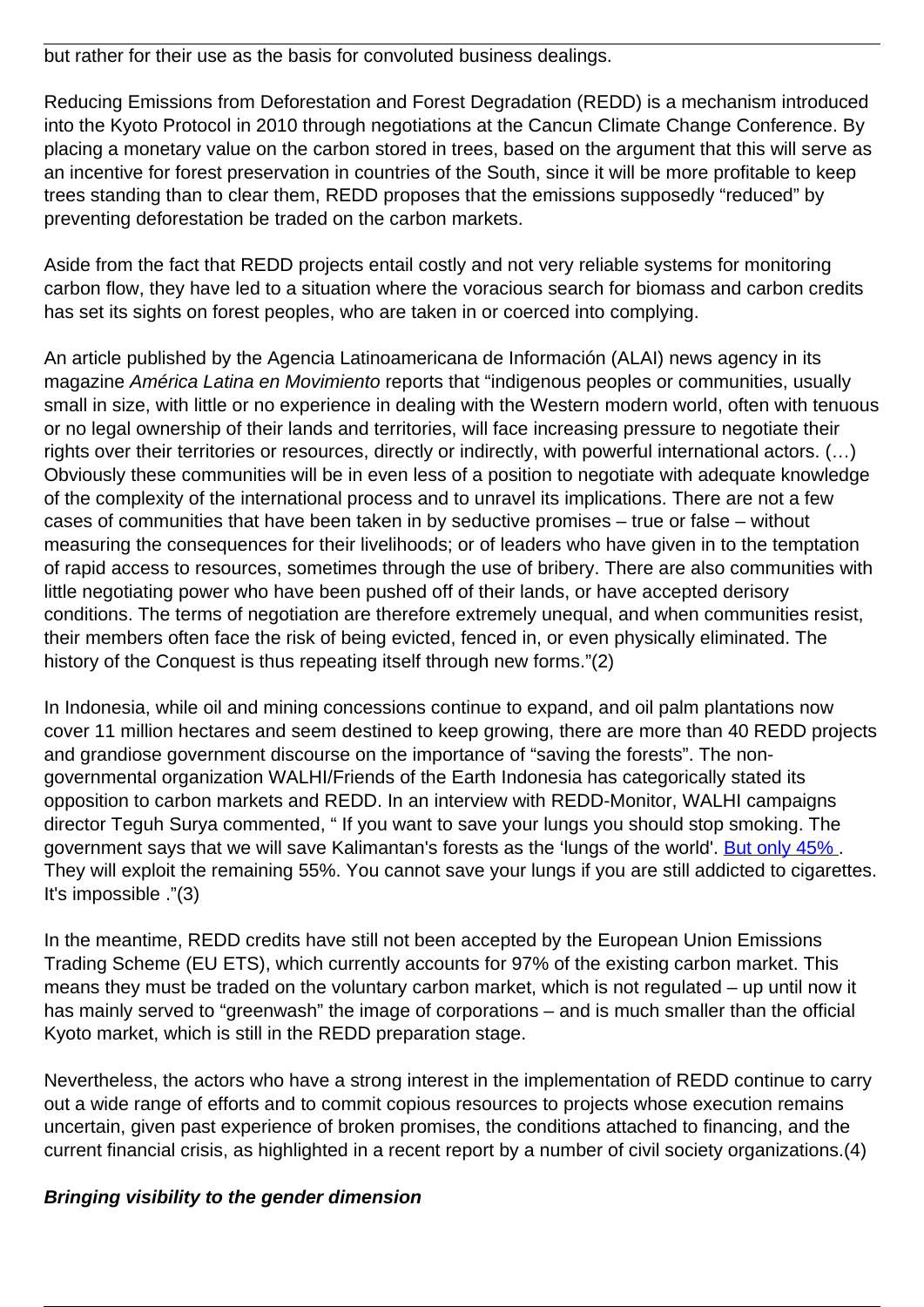Forests are also much more than mere receptacles of carbon. Above all, they provide livelihoods, sustenance and income to more than 1.6 billion people around the world, according to the United Nations Development Programme (UNDP). It is peasant farmers and indigenous peoples who depend most on the forests, and among them, it is primarily women whose survival depends on the supplies they find in the forests.

Of particular relevance here are the socially constructed roles, rights and responsibilities that are assigned to men and women and the relation between the two sexes, giving rise to gender roles. In the division of roles, women have been assigned the task of caring for the home and responsibility for the health and education of their families. For centuries, rural women have been responsible for domestic chores; caring for and feeding their families; and tending the family's crops, including the exchange of seeds and selling the produce grown. But in general, they occupy a socially invisible place.

According to data from the United Nations Food and Agriculture Organization (FAO), cited in an article by Esther Vivas, a member of the Centre for Studies on Social Movements (CEMS) at Universitat Pompeu Fabra,(5) in many African countries women represent 70% of the field labour, are responsible for supplying 90% of the domestic water supply, and are responsible for between 60 and 80% of the production of food consumed and sold by the family. They account for 100% of the processing of foods, 80% of the activities of food storage and transportation, and 90% of the labour involved in preparing the earth before planting.

Meanwhile, a report from the Inter Press Service (IPS) news agency, cited in an article by the Association for Women's Rights in Development (AWID),(6) reveals: "Women gather firewood from forests and fetch water from rivers and lakes for household use. They sustain their families and communities with the products of the land. Yet in most African countries, women's legal property ownership rights are not secure. Only 1% of women in Tanzania have legal land titles. In Zimbabwe, up to 20% of women have land titles, but despite this relatively higher number, 'women rarely profit' from their land."

The AWID article explains how the expansion of monoculture plantations for agrofuel production, one of the driving forces behind land grabbing, has led to a situation in Ghana where "the traditional livelihoods of many women who depended on their cultivation of cocoa and oil palms are being eroded as a result of land grabs. Ethiopian widows who are already dispossessed of their land ownership rights, and have to farm on 'marginal lands' are further dispossessed by land grabs as these 'marginal' lands are being grabbed to grow biofuels."

In many cases of changes in land use – which has involved the destruction of forests and other ecosystems to make way for monoculture plantations – the incorporation of women into the paid workforce has saddled them with a double burden. They continue caring for their families while also working outside the home to earn an income, often in precarious employment, earning far lower salaries than men for the same work, which sometimes leads them to work longer hours to increase their income.

In terms of the use of forests, local communities' knowledge of trees and non-timber forest products is complex and rooted in tradition, but in addition, both this knowledge and the use of forests is often gendered, resulting in asymmetrical distribution of and access to power between men and women, as recognized by the UN-REDD Programme in a recent report.(7) It is worth highlighting the report's reflection that the use of the term "community" as homogeneous, static, harmonious and "ungendered" units within which people share common interests and needs conceals power relations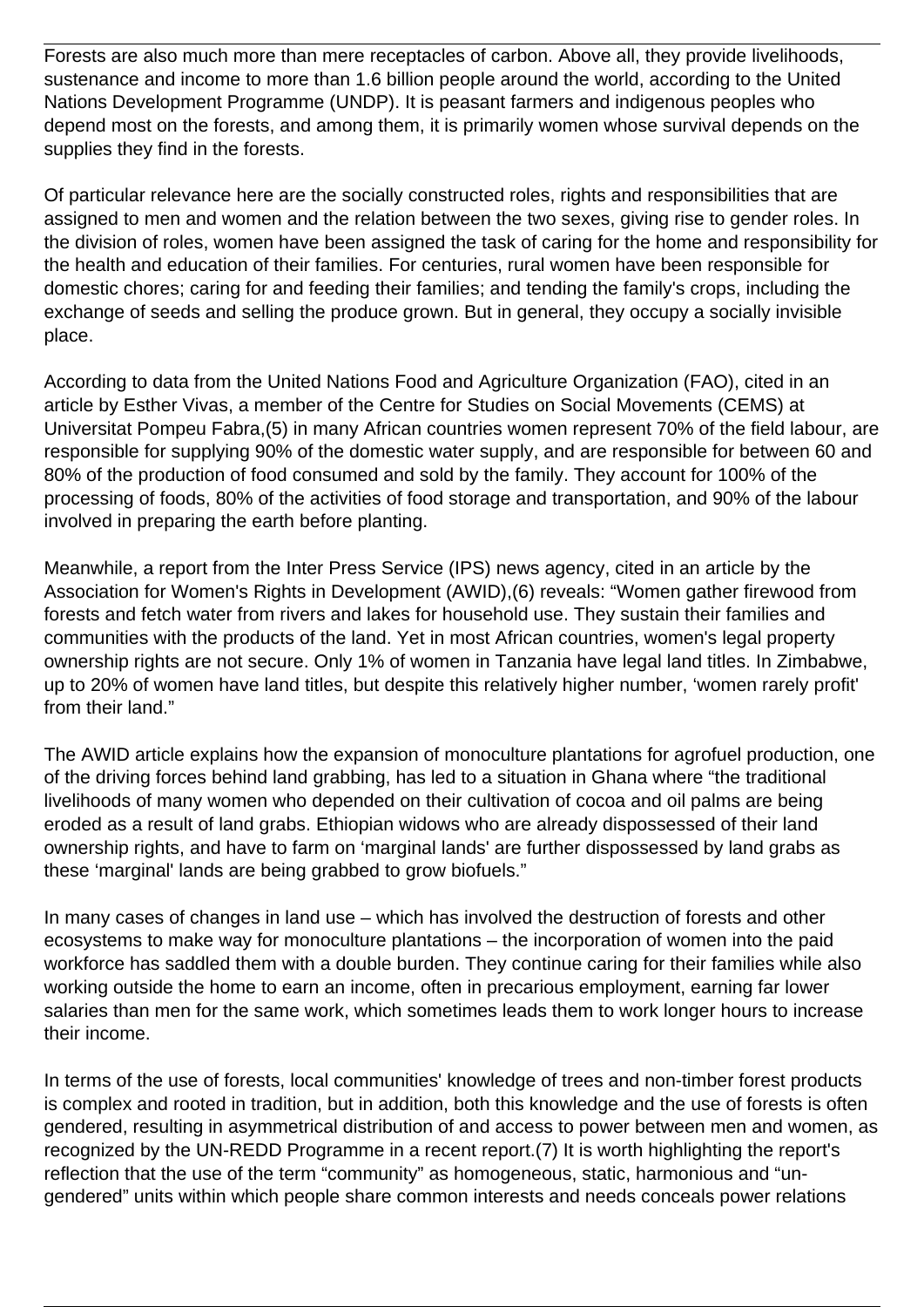and masks biases in interests and needs based on, for example, age, class, caste, ethnicity, religion and gender. The report also stresses the need to question gender differences, in other words, what it means to be a man or a woman in a given context. It refers to statistics on agriculture and forestry which reveal that women work longer hours than men, frequently in activities related to subsistence and family care. This translates into less time to attend and participate in other activities that could contribute to greater involvement and access to information

Moreover, there are also gender differences in rights and access to land, based on customary practices and legal constructs. This inequality is crucial given that land is a vital resource for food production.

Despite their key role in subsistence, women can be more seriously impacted in times of food crises. FAO points to evidence that in 2008, when food prices rose sharply, in some countries femaleheaded households were more vulnerable than those headed by males, because they spend a larger proportion of household income on food and because they were less able to respond by increasing food production.(8)

According to research by Arabella Fraser, cited by Esther Vivas in the abovementioned article, a ccess to land is not a guaranteed right for many women. In numerous Southern countries laws forbid this right, and in those countries where legal access exists there are often traditions and practices that prevent women from property ownership, which means they also have no control over the sale of land or how it is transmitted to children . In the same article, a member of the Karnataka State Farmers Association of India, which forms part of the La Via Campesina network, explains that peasant women in India have almost no rights and are considered an "addition" to males. "Rural women are the most untouchable of the untouchables within the social caste system," she maintained.

The same situation with regard to access to land exists in much of Africa, where women do not have inheritance rights, which means that if they are widowed, they end up losing their land and other assets. However, African women are fighting back and organizing to confront the recent upsurge in land grabs and to demand the right to ownership and control of land and natural resources. Kenya recently adopted a national land policy that cements women's land ownership rights and Tanzania has a law that requires women's participation in local land administration bodies . Meanwhile, in 2009, the African Union adopted the Framework and Guidelines on Land Policy in Africa, which calls on states to ensure equitable access to land and recognizes the role of colonization in cementing patriarchy in land ownership laws by "conferring title and inheritance rights on male family members" and permitting discrimination against women on matters of personal law (marriage and inheritance), as reported in the above mentioned AWID article.

Agribusiness, which has found new routes for expansion in the context of the green economy, has entailed the dismantling of family economies, local markets and sustainable land use. Large-scale mechanized production on monoculture plantations and the loss of forests has led to the loss of sovereignty for many local communities. Women's ties to the forest, their role as providers and their importance within the community have all been violently altered, not as the ouitcome of a sought-after and conscious process of change, but rather as the result of an abrupt externally caused rupture. The market "solutions" of the appropriation of the land, water and air doubly affect women due to their lack of rights and greater vulnerability.

# **Women, subjugated but not silent**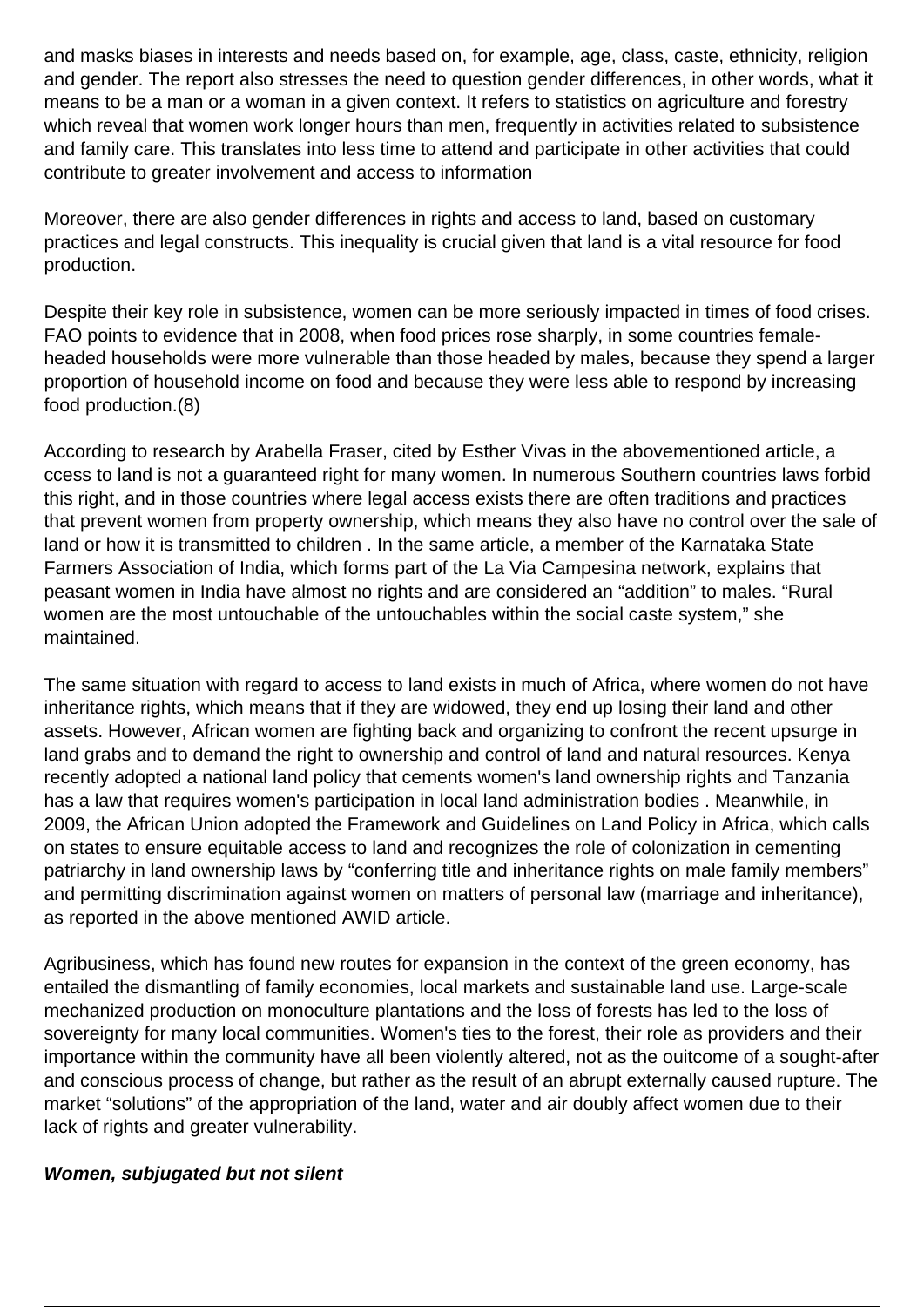Among the "environmental services" formats ready to be sold on the carbon market, REDD and REDD+ have emerged with particular force. In order to put their best foot forward, the promoters of these mechanisms propose addressing the situation of women through gender mainstreaming in project formulation, as advocated in the abovementioned UN-REDD Programme report. REDD is therefore presented as a fait accompli, in which it is necessary to participate in order to make it better. And gender representation will earn it even greater backing…

The privatization of what were once common goods shared by communities – land, water, forests – frequently leads to an intensification of migration, which hits women particularly hard given their historical responsibility as family caregivers. Migration characterized as a process of "urbanization disconnected from industrialization " (see the article by Esther Vivas) pushes ex-peasant women to the cities, which then feeds them back to the marginalized periphery where they live off the informal economy. Women are an essential component of these national and international migratory flows, which result in the dismantling and abandonment of families, land, processes of production and ways of life.

The uncertain and undoubtedly meagre payment for the "environmental service" provided by forests is a perverse incentive in the case of communities that are already hemmed in by the destruction caused by the advance of agribusiness. Surreptitiously, this form of commercialization of life threatens the sacred bond that has ancestrally tied indigenous peoples, above all, to nature, through a cosmology that has historically converted them into guardians of the forests. Behind REDD lies the loss of access to forests and their use by communities and indigenous peoples. And given the roles and functions of rural and indigenous women, this will especially impact on them, as described earlier.

This is why other voices are rising up, demanding the right to say no to REDD! It was precisely during the 16th Conference of the Parties of the UN Framework Convention on Climate Change (COP 16), which incorporated the REDD mechanism, that women and organizations from around the world joined together to reaffirm the importance of safeguarding the rights of women and to state their opposition to REDD initiatives. The arguments put forward in the statement they issued, which we contributed to disseminating at the time

(see[http://wrm.org.uy/subjects/women/Position\\_on\\_Women\\_and\\_REDD.html](http://wrm.org.uy/subjects/women/Position_on_Women_and_REDD.html) ), remain as relevant today as ever.

For their part, on International Women's Day this year, the World March of Women denounced "the new round of looting and appropriation of natural resources" and stated their rejection of "the consumer culture that impoverishes communities, creating dependency and exterminating local production." They stressed, "We continue on the march, to resist, and to construct a world for us, for others, for our peoples, for all living things and the environment. These actions continue to confront the onslaught of the lethal capitalist paradigm with its false solutions to the crises and its fundamentalist, conservative ideology." And finally, their declaration concluded, "we demonstrate our resistance and our self-defence through our bodies and our territories. We strengthen our struggle for structural changes in our lives and we will continue on the march until we are all free! We call for the networking between our movements and the strengthening of alliances with other movements, for it is in this way that we will construct a free world. "(9)

In Brazil, on March 1, 1,150 women from the Landless Rural Workers Movement (MST) occupied a eucalyptus plantation owned by Suzano Papel Celulose (10) in the extreme south of the state of Bahia. The occupation formed part of a series of actions organized by La Via Campesina Brazil to mark the international day of women's struggle. Its aim was to denounce the unemployment, poverty,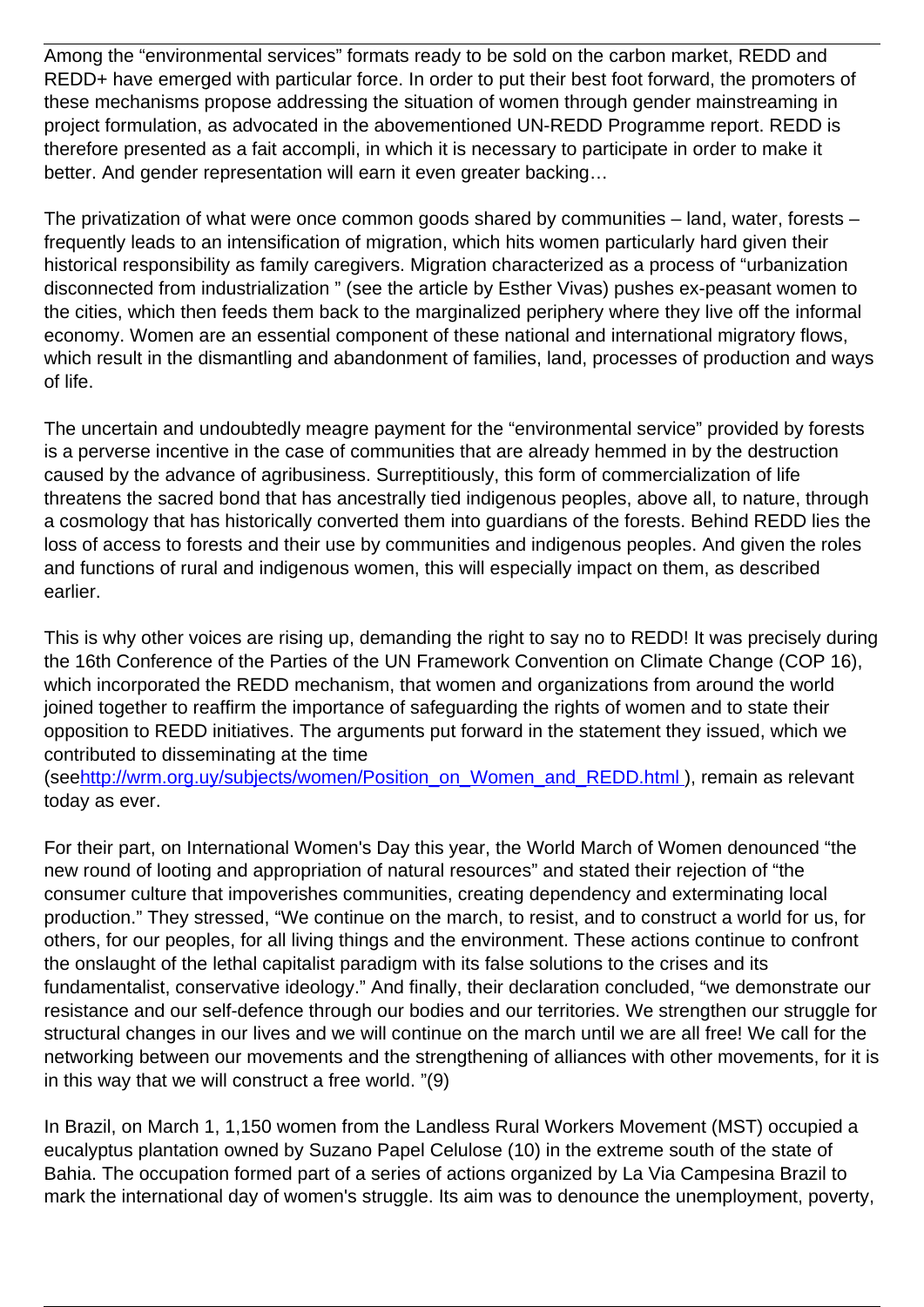social inequality and expulsion of the rural population caused by monoculture eucalyptus plantations, which have taken over lands that were once forests. Another 2,000 women marched through the streets of the city of Curitiba (11) protesting against agribusiness, the violence of capitalism and patriarchy, the approval of the new Forest Code (which paves the way for the further advance of agribusiness – see WRM Bulletin 166) and the green economy promoted by big capital.

In their opposition to the advance of agribusiness, women are raising the banner of food sovereignty.

The monopoly held by a group of transnationals with the support of governments and international institutions (the World Bank, IMF, etc.) that promote policies that benefit them (privatization, forced opening to the global economy, free trade agreements) has taken control of the production of food and turned it into just another business.

As the organization GRAIN points out, the problem is a not a lack of food, but rather a lack of access to it. In 2008, worldwide grain production had tripled since the 1960's, while the global population had only doubled. It is the prevailing production, trade and pricing policies that condemn people to hunger in the midst of abundance.

In the face of this situation, food sovereignty has become a process of popular resistance whose conceptualization makes it possible to bring social movements together around commonly agreed goals and actions. Food sovereignty prioritizes local autonomy, local markets and community action, and incorporates elements like agrarian reform, territorial control, biodiversity, cooperation and health. It seeks to regain the right to decide what, how and where to produce what we eat. And as Vivas aptly notes, there is an inherent feminist perspective incorporated in food sovereignty.

Power will continue to seek formulas and opportunities to perpetuate itself, but resistance will continue to find voices, and among them, those of an ever growing number of women.

1- "Mercados de carbono. La neoliberalización del clima", Larry Lohmann, 2012, Ediciones AbyaYala, can be accessed in Spanish at[http://www.wrm.org.uy/temas/REDD/mercados\\_de\\_carbono.pdf](http://www.wrm.org.uy/temas/REDD/mercados_de_carbono.pdf)

2- "Pueblos selváticos en la encrucijada", Sally Burch, América Latina en Movimiento, El cuento de la economía verde,<http://alainet.org/publica/alai468-9.pdf>

3- Interview with Teguh Surya, WALHI: "We are against REDD. We are against carbon trading," Chris Lang, March 9, 2012,

redd-monitor.org, [http://www.redd-monitor.org/2012/03/09/interview-with-teguh-surya-walhi-we-are](http://www.redd-monitor.org/2012/03/09/interview-with-teguh-surya-walhi-we-are-against-redd-we-are-against-carbon-trading/)[against-redd-we-are-against-carbon-trading/](http://www.redd-monitor.org/2012/03/09/interview-with-teguh-surya-walhi-we-are-against-redd-we-are-against-carbon-trading/)

4- "O mercado de carbono não é a solução que promete ser para governos, florestas e populações do hemisfério sul", published in February 2012 by various civil society organizations, [http://www.fern.org/sites/fern.org/files/carbonleaflet\\_25nov.pdf](http://www.fern.org/sites/fern.org/files/carbonleaflet_25nov.pdf)

5- "Without women there is no food sovereignty", Esther Vivas, 2012[,http://www.internationalviewpoint.org/spip.php?article2473](http://www.internationalviewpoint.org/spip.php?article2473)

6- "Africa's Latest Land Rush: The Effect of Land Grabs on Women's Rights", AWID, February 10, 2012, [http://awid.org/News-Analysis/Friday-Files/Africa-s-Latest-Land-Rush-The-Effect-of-Land-](http://awid.org/News-Analysis/Friday-Files/Africa-s-Latest-Land-Rush-The-Effect-of-Land-Grabs-on-Women-s-Rights)[Grabs-on-Women-s-Rights](http://awid.org/News-Analysis/Friday-Files/Africa-s-Latest-Land-Rush-The-Effect-of-Land-Grabs-on-Women-s-Rights)